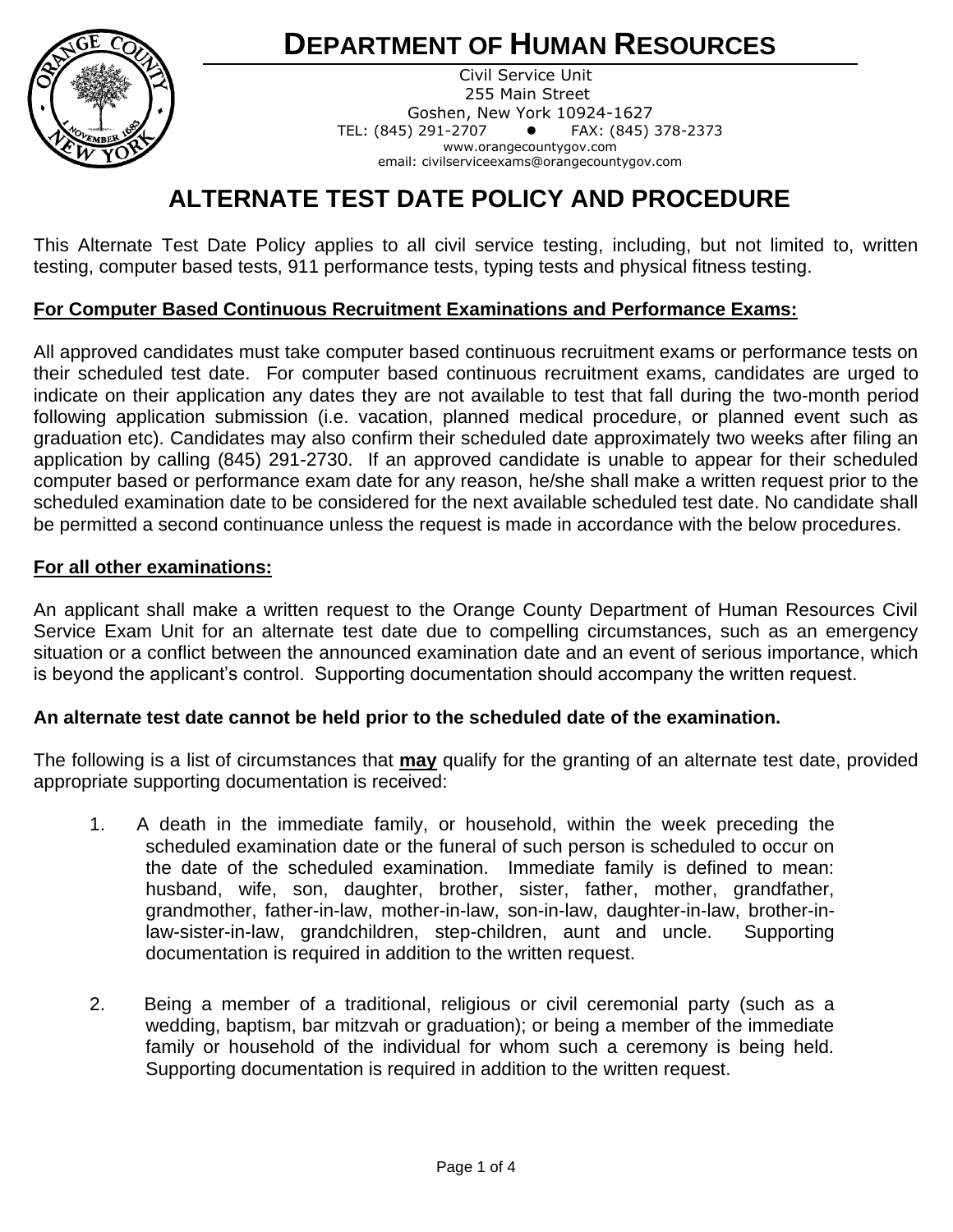- 3. Having a conflicting professional or educational examination. Professional examinations would include those for CPA, NTE, and the Bar. Educational examinations would include the SAT, LSAT, GRE, etc. Supporting documentation is required in addition to the written request.
- 4. Vacations for which non-refundable down payments were made before the examination announcement was issued. Supporting documentation which shows the date the reservation was scheduled, and the applicant's name is required in addition to the written request.
- 5. Required court appearances. Supporting documentation is required in addition to the written request.
- 6. Medical emergencies involving the candidate, or a member of the candidate's immediate family require a certification from a physician attesting the candidate was seen by said physician on the date of the exam or within the week preceding the exam date because of a specific medical problem which prevents the candidate from appearing on the announced examination date. Supporting documentation from the physician is required in addition to a written request.
- 7. Emergency weather conditions that lead to the closing of specific roads, highways or independent transportation services, which prevent an applicant from reaching the test center. (Must be verified by the Orange County Department of Emergency Services). Supporting documentation is required in addition to the written request.
- 8. Military commitment/training on announced date of examination. Supporting documentation is required in addition to the written request.
- 9. Military commitment/active Any member of the Armed Forces of the United States who has duly filed an application to compete in a scheduled competitive examination but is deprived of the opportunity to compete in the examination due to active military duty, shall be provided with a special military make-up examination so long as the following requirements are met:
	- a. Application for examination must be filed with the Orange County Department of Human Resources within the time frame noted on the examination announcement.
	- b. The applicant must make full disclosure in writing of all NYS and Municipal Civil Service Examinations for which a military make-up test is being, or will be, requested.
	- c. The applicant must be able to sign the Alternate Test Date Affirmation.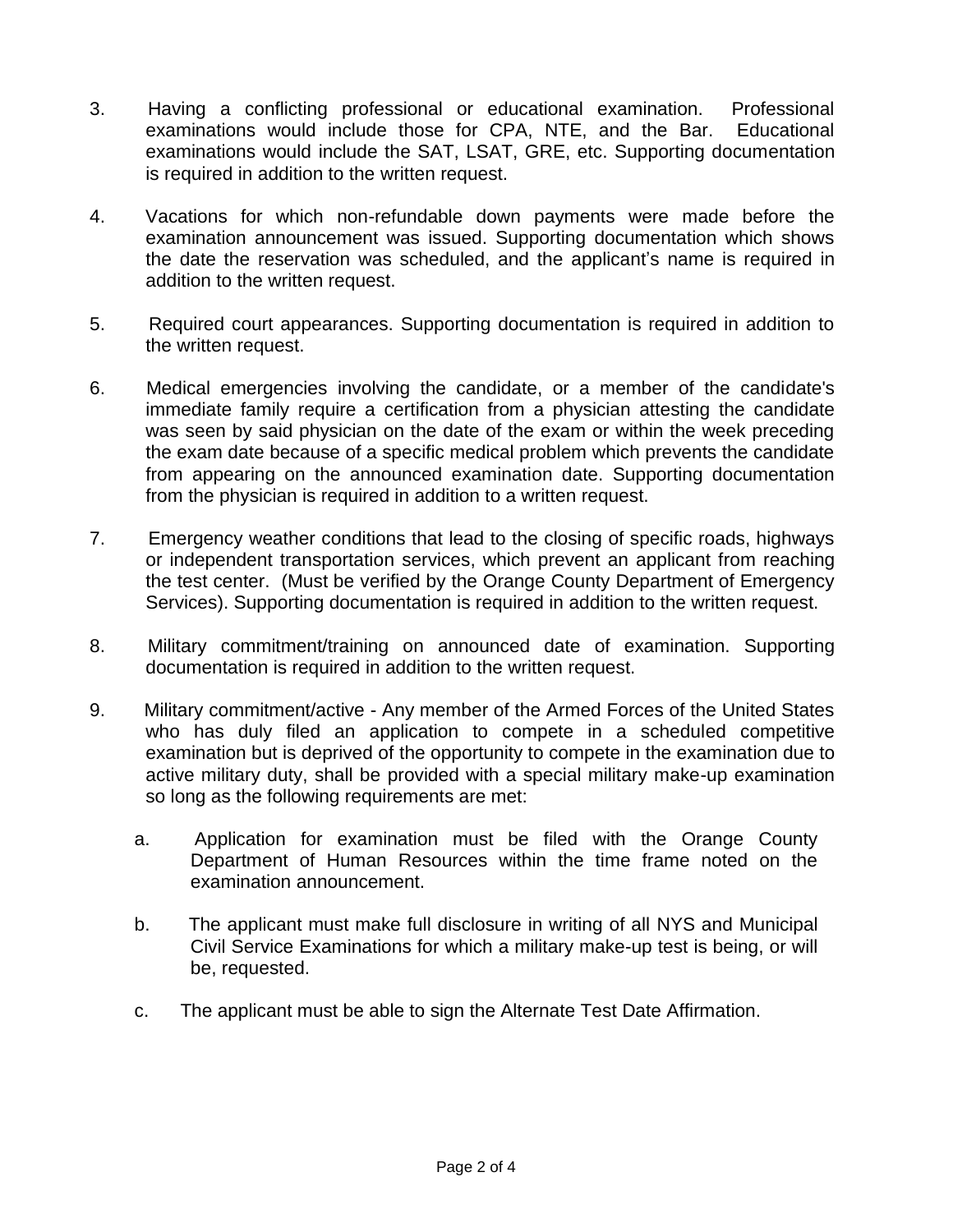- d. The applicant must submit a copy of a military order, DD214 or other official military document that substantiates the applicant's active military service at the time of the examination, and any subsequent service.
- e. Military make-up examinations will be scheduled as soon as possible after the original scheduled date of examination but no less than four (4) months before the list in question will expire. Applicants must request a military make-up examination no later than 60 days after release from active duty.
- f. The eligible list resulting from the examination applied for must still be in existence.

Please be advised that your inability to take the test does not stop a test from being scored. Accordingly, those persons who seek any delay in testing date are cautioned to secure a new test date from the Orange County Human Resources Department as soon as they are capable of testing. No representations are made that a person who has sought a delay in their test date may be able to make it up in a manner which permits them to be considered for the position they are seeking to test for.

**Scenarios not included in the above list will be considered on a case-by-case basis.** 

**Taking two civil service tests on the same date is** *not* **a basis for an alternate test date for one, as long as both are provided by the New York State Department of Civil Service.**